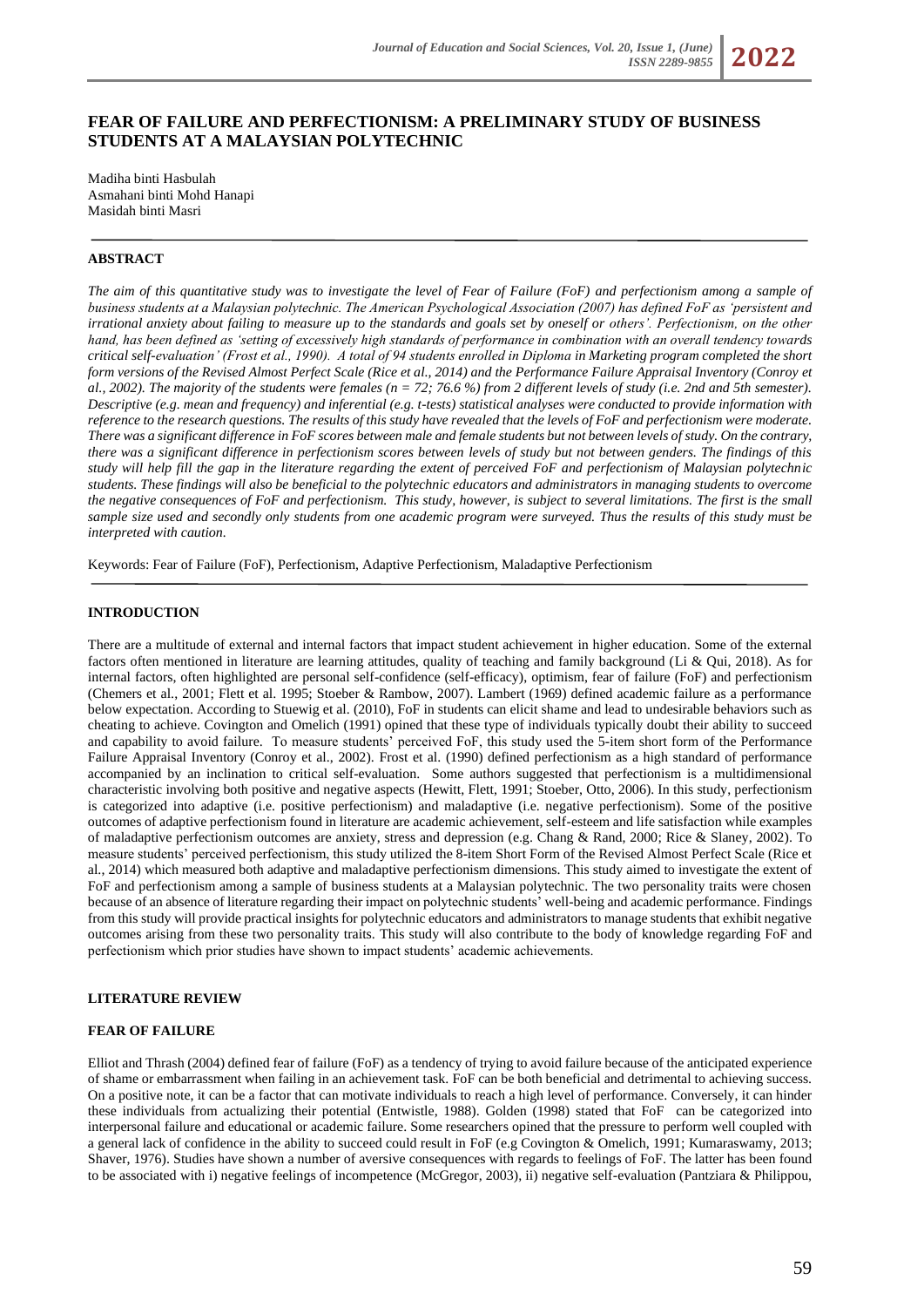2015), iii) shame and humiliation (Conroy et al., 2007), iv) threat to self-esteem (Entwistle, 1988), v) anxiety and stress (Entwistle & Ramsden, 1983) and vi) procrastination (Zhang et al., 2018).

There are numerous studies that examined FoF in academic settings. Examples of FoF constructs studied in relation to FoF include procrastination (Anoita et al., 2020), anxiety and locus of control (Onyekuru & Ibegbunam, 2014), motivation (Nakhla, 2019) and gender (Nelson et al., 2013). Moores Stuart (2013) in a study of 237 college students discovered that students who experienced higher levels of FoF received lower academic results compared to their counterparts who were less anxious about failing. However the inverse relationship between FoF and academic success correlation was weak which indicated the existence of other moderating factors. A similar study of high-school students found FoF to be a significant predictor of grade point average and an inverse relationship between FoF and school engagement (Caraway et al., 2003).

The levels of FoF in 220 male and female university engineering students were investigated by Nelson and colleagues (2013). Using the Performance Failure Appraisal Inventory (PFAI), results revealed that female students had significantly higher FoF than their male counterparts. Female students also exhibited higher scores on the subscales of Fear of Experiencing Shame and Embarrassment (FSE), Fear of Devaluing One's Self-Estimate (FDSE) and Fear of Having an Uncertain Future (FUF). The authors opined that self-efficacy (i.e. beliefs about own internal abilities) and self-esteem (i.e. beliefs about own worth and value) could be amongst the factors influencing this finding. In another study of FoF of student athletes by Sagar et al. (2011), similar findings were obtained where females reported higher levels of FDSE than males. Males however reported higher levels of Fear of Important Others Losing Interest (FIOLI). These findings are supported by Ellison and Partridge (2012) and Alabduljabbar et al. (2022) who reported that females had higher FDSE compared to males. These results seem to suggest that males had higher fear of negative relational consequences compared to females. However, not all studies on FoF showed significant differences between males and females. Fitrianda and Amna (2019) compared FoF of 70 engineering undergraduates and found no significant differences between genders. On the factor of academic levels, a study by Alabduljabbar et al. (2022) found significant relations between study levels of medical students and 3 dimensions of the PFAI. Specifically, third-year students had significantly higher FSE, FDSE and Fear of Upsetting Important Others (FUIO) scores when compared with fourth and fifth-year students.

## **PERFECTIONISM**

Perfectionism according to Flett and Hewitt (2016) is a popular topic in educational research because it is generally related to students' academic achievement. Slaney et al. (2001) described perfectionism as one's inclination to set high standards and strives for flawlessness. Perfectionists are also individuals who are overly self-critical and are often highly concerned with how others perceive and evaluate them (Frost et al., 1990). Scholars have distinguished two types of perfectionism, i) adaptive (i.e. positive perfectionism) and ii) maladaptive (i.e. negative perfectionism). Adaptive perfectionism is usually associated with achievement and success where the focus is on setting and having high objectives and personal standards (Silverman, 2007). On the other end of the spectrum, maladaptive perfectionism focuses on the discrepancy between an individual's actual personal performance and high goals (Comerchero & Fortugno, 2013). These individuals strive for excessive and unrealistically high standard, and are overly critical and evaluative of their own behaviour (Chan, 2010).

Many studies have reported the positive outcomes of adaptive perfectionism such as resilience, optimism and academic success (Enns et al., 2001; Hicks & Meng Yao Wu, 2015). In contrast, maladaptive aspects of perfectionism have been associated with amongst others, anxiety and depression (Rice et al., 2012), mental health outcomes (Tan, 2022) and emotional dysregulation (Dobos et al., 2021). Verner-Filion & Gaudreau (2010) stated that maladaptive perfectionism leads to low academic performance. This is supported by a study of 793 students where Roohafza et. al. (2010) discovered that maladaptive perfectionism had a negative impact on academic achievement. The FoF factor which is prominent in maladaptive perfectionist standards could be one of the reasons for the problems in academic achievement (Conroy, 2003; Martin, 2006). Hill and Curran (2016) meanwhile mentioned that perfectionistic concerns (e.g. doubts about action and concern over mistakes) could also contribute to an array of maladaptive outcomes, such as performance anxiety and achievement challenges.

Perfectionistic tendencies of students are often studied in relation to gender, age-groups and academic levels. In an academic setting, studies on adaptive and maladaptive perfectionisms and academic achievement have produced mixed results. According to Stoeber et al. (2009), adaptive perfectionism dimensions have been correlated with, amongst others, academic confidence, academic achievement and higher levels of hope for success. Studies that showed adaptive perfectionism contributing to high academic achievement included those by Ashby & Bruner (2005), Grzegorek et al., (2004) and Enns et al. (2001). A study of 350 university students revealed that positive perfectionism has a significant positive effect on academic achievement and perceived self-efficacy (Akar, et al., 2018). Frost et al. (1990) opined that this could be linked to the increase in study time and time spent in consultation with instructors/lecturers. Bieling et al. (2003) while agreeing that adaptive perfectionism had an effect on academic performance, mentioned that the relationship was not very significant. Scholars however have cautioned that some students might have academic-related difficulties as a result of perfectionism. These difficulties included test anxiety (Burns, 2004), anxiety (Flett et al., 1989) and FoF (Adderholt-Elliott, 1989).

Studies investigating differences in perception of perfectionism between males and females are inconclusive. Ghosh and Roy (2017) investigated 90 female and 60 male university students and found the level of perfectionism differed between gender. Macsinga and Dobrița (2010) analysed differences in perceived perfectionism in a sample of 29 men and 33 women. Their findings revealed significant differences regarding perceived perfectionism where men showed more concerned over making mistakes than women. Similar findings were obtained by McCreary et al. (2004) who found significant differences of perfectionism levels between male and female students. On the contrary, studies that showed the absence of differences in perfectionist tendencies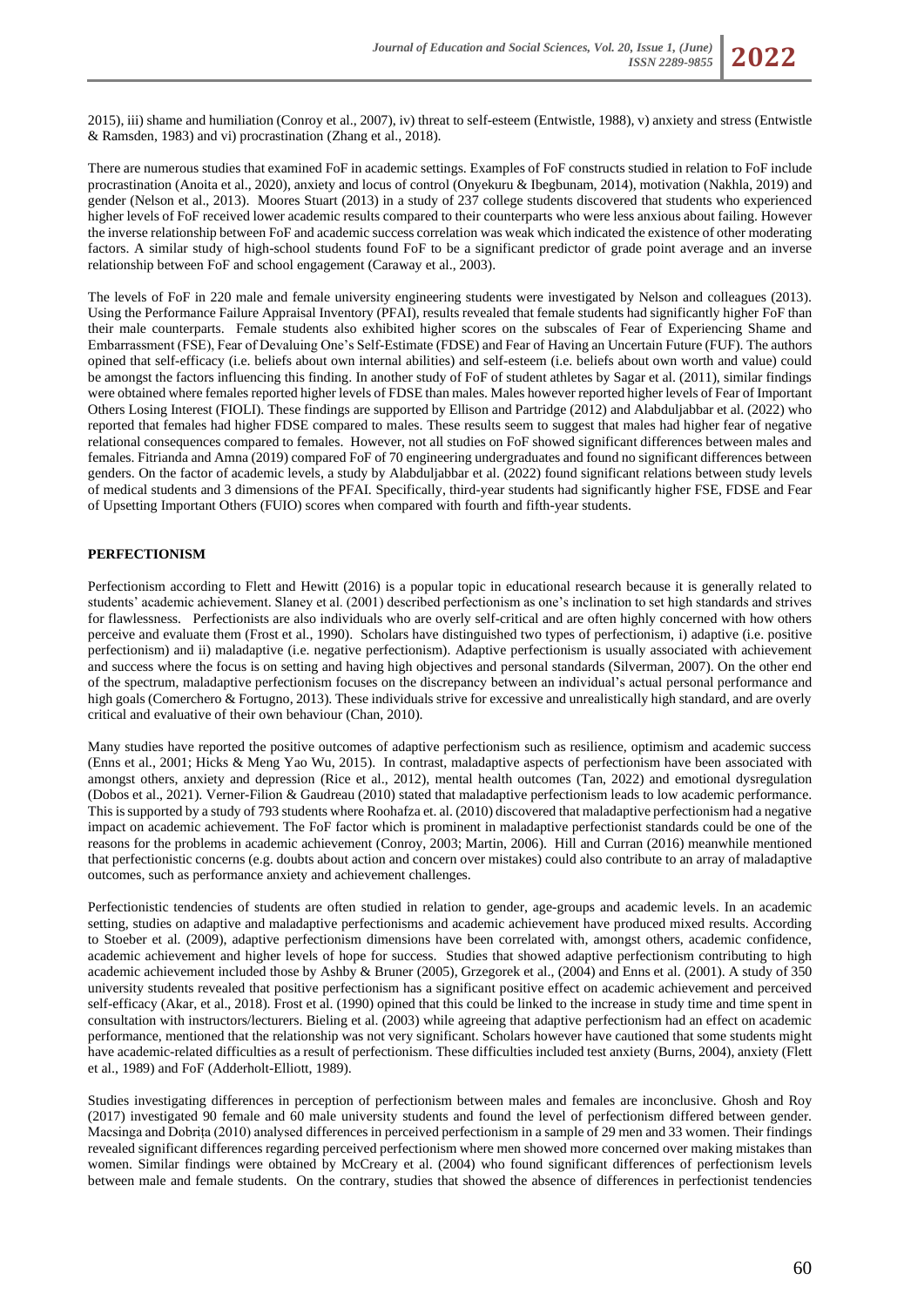

between males and females include those of Sand et al. (2021) and Curran and Hill (2017). Sand et al. (2021) investigated perfectionism among 10,217 Norwegian adolescents using gender and parental education level as independent variables and found no significant differences between male and female respondents. Similarly, Curran and Hill (2017) found no evidence of differences in levels of perfectionism between male and female college students. The authors conducted a meta-analysis of birth cohort differences from 1989 to 2016.

On the relationship between FoF and perfectionism, Sagar and Stoeber (2009) believed that there exists an association between these two student-related factors. According to Conroy et al. (2007), FoF is mainly associated with socially prescribed perfectionism. The latter refers to the tendency for an individual to believe that others expect perfection from him or her (Hewitt & Flett, 1991). A number of studies found in literature indicated a positive relationship between perfectionism and FoF. Leland et al. (2017), for example, in a study of 338 university students found a positive association between clinical perfectionism and fear of failure. Another study by Sunkarapalli and Agarwal (2017) using a sample of 200 students yielded similar results where there was a positive correlation between Perfectionism and all dimensions of FoF, namely FSE, FUF, FSE, FDSE and FUIO.

## **STATEMENT OF PROBLEM**

There are a host of student-related factors that have been investigated to determine their impact on students' academic achievement. Some of these factors were study habits, study skills, self-learning efforts, self-efficacy, motivation, interest and prior knowledge. However, most of these studies were conducted in western countries and the findings may not be appropriate or applicable elsewhere due to socio-cultural differences. A review of literature has also revealed that studies investigating perceived perfectionism and FoF with regard to level of study and gender have produced mixed results. There is also limited knowledge on the level of FoF and perfectionism among Malaysian polytechnic students due to an absence of studies conducted locally. Thus there exists a need to conduct research studies in polytechnic educational settings that contribute to the body of knowledge regarding FoF and perfectionism which prior studies have shown to impact students' academic achievements.

## **OBJECTIVES OF THE STUDY AND RESEARCH QUESTIONS**

The main objective of this study was to investigate students' perception of FoF and perfectionism when undertaking a business course at a Malaysian polytechnic. Specifically, this study was conducted to identify the differences in FoF and perfectionism with respect to gender and academic level. To achieve these objectives, two groups of students from different semesters (2<sup>nd</sup> and 5<sup>th</sup>) but enrolled in the same academic program (Diploma in Marketing) were surveyed.

The following research questions (RQ) were specifically designed to achieve the study objectives:

- RQ1. What is the extent of FoF among the students based on level of study?
- RQ2. What is the extent of FoF among the students based on gender?
- RQ3. What is the extent of perceived perfectionism among the students based on level of study?
- RQ4. What is the extent of perceived perfectionism among the students based on gender?
- RQ5. Is the difference in mean perceived FoF scores between levels of study statistically significant?
- RQ6. Is the difference in mean perceived FoF scores between male and female students statistically significant?
- RQ7. Is the difference in mean perceived perfectionism scores between levels of study statistically significant?
- RQ8. Is the difference in mean perceived perfectionism scores between male and female students statistically significant?

# **SIGNIFICANT OF THE STUDY**

This research study adds to the present body of knowledge regarding FoF and perfectionism of Malaysian students. However, prior studies found in literature had only focused on university students. According to the Ministry of Higher Education (MOHE, 2020), the total number of graduates produced by the polytechnic education system in 2020 was 28,924. This study aims to fill the gap in the literature given the large number of polytechnic graduates entering the job market annually and the important role played by the polytechnics in producing technically skilled graduates that meet industry needs. Studies on the extent of perceived FoF and perfectionism of Malaysian polytechnic students will be of benefit to polytechnic educators and administrators who are directly or indirectly involved in producing competent and well-rounded graduates.

## **METHODOLOGY**

# **PARTICIPANTS**

Convenient sampling was used for this study because it was a convenient and inexpensive way to gather data. Furthermore, all three researchers were involved in the polytechnic education system and had easy access to the students. The total number of participants in this study was 94. Two groups of students enrolled in Diploma in Marketing program were surveyed and these groups represented participants in the 2<sup>nd</sup> and 5<sup>th</sup> semester of their studies. The majority of the students were females (n = 72; 76.6 %).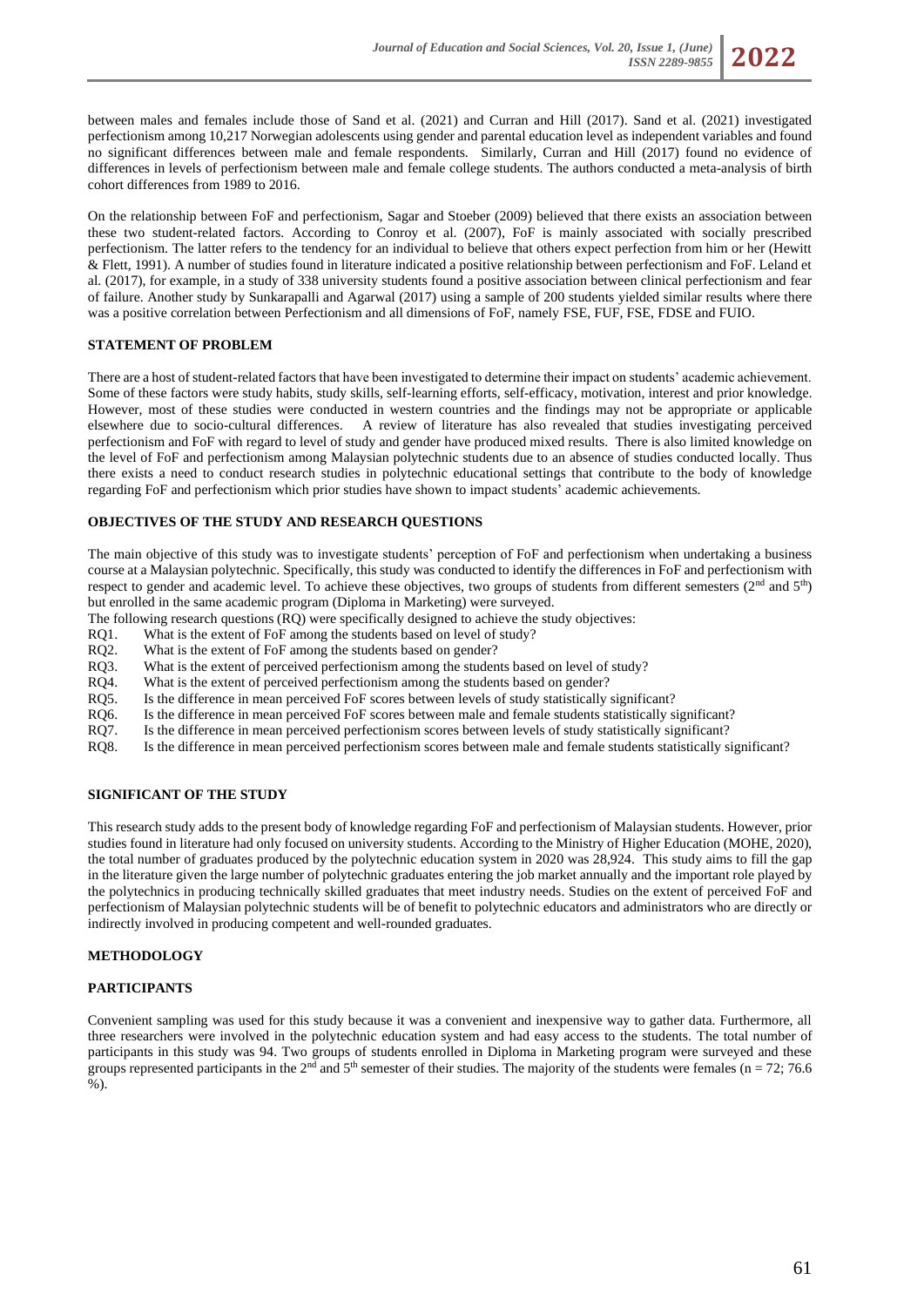#### **INSTRUMENTS**

#### **THE SHORT FORM OF THE REVISED ALMOST PERFECT SCALE**

The Short Form of the Revised Almost Perfect Scale (SAPS; Rice et al.,2014) consists of two subscales; i) Standards (4 items) and ii) Discrepancy (4 items). The Standards subscale measures the adaptive dimension of perfectionism (i.e. high performance expectations). A sample item is "I have a strong need to strive for excellence". The Discrepancy subscale, on the other hand, measures the maladaptive aspect of perfectionism (i.e. self-critical evaluation of performance). A sample item is "I am hardly ever satisfied with my performance". Each item on both subscales uses a 5-point scale ranging from 1 (strongly disagree) to 5 (strongly agree). According to Rice et al. (2014), the Cronbach alphas ( $\alpha$ ) ranged from .85 to .87 for Standards and .84 to .87 for Discrepancy. This study had a Cronbach's alpha of 0.70 to 0.74 for Standards and a Cronbach's alpha of 0.72 to 0.77 for discrepancy.

This short form of the Performance Failure Appraisal Inventory was developed by Conroy et al. (2002) to measure general FoF. This self-report 5-item measure assessed aversive consequences of failure, namely i) experiencing shame and embarrassment (FSE), ii) devaluing one's self-estimate (FDSE), iii) having an uncertain future (FUF), iv) important others losing interest (FIOLI) and v) upsetting important others (FUIO). A sample item included "When I am failing, I worry about what others think about me". A five-point Likert scale ranging from -2 (Do not believe all the time) to +2 (Believe 100% all the time) was used to solicit responses from the participants. Conroy et al. (2002) reported its internal consistency  $(\alpha)$  of 0.72. The present study had a Cronbach's alpha of 0.70.

#### **STATISTICAL ANALYSIS**

The analyses were performed using IBM SPSS (version 25.0) software. This study utilized both descriptive and inferential statistics. Descriptive statistics (means and standard deviations) were used to answer RQ1, RQ2, RQ3 and RQ4. T-tests were used to answer RQ5, RQ6, RQ7 and RQ8. **RESULTS**

### **DESCRIPTION OF THE STUDY PARTICIPANTS**

| $2nd$ Semester |                            |             |              |              |  |  |  |
|----------------|----------------------------|-------------|--------------|--------------|--|--|--|
|                | <b>No. of Participants</b> | $CGPA*$     |              |              |  |  |  |
| Male           | Female                     | < 2.0       | 2.1 to 2.9   | > 3.00       |  |  |  |
| 12             | 38                         | $8(16.0\%)$ | $26(52.0\%)$ | $16(32.0\%)$ |  |  |  |
|                | 5 <sup>th</sup> Semester   |             |              |              |  |  |  |
|                | <b>No. of Participants</b> |             | $CGPA*$      |              |  |  |  |
| Male           | Female                     | < 2.0       | 2.1 to 2.9   | > 3.00       |  |  |  |
| 10             | 34                         | $6(13.6\%)$ | $26(59.1\%)$ | $12(27.3\%)$ |  |  |  |

#### **Table 1. Demographics of the Study Participants**

 *\* denotes both male and female students*

From Table 1, fifty  $2^{nd}$  semester students were surveyed as compared to forty four  $5^{th}$  semester students. The number of female participants in both semesters were 72 (76.6 %) compared to only 22 (23.4 %) male participants. Students' academic achievement was determined from their end of the semester cumulative GPA (CGPA). As displayed in Table 1, the majority of students of both semesters achieved CGPAs between 2.1 and 2.9.

#### **Research Question 1.**

RQ1. What is the extent of FoF among the students based on level of study?

Mean and standard deviation for the dimensions of FoF were calculated. Results are presented in Table 2.

## **Table 2. Descriptive Statistics for the Dimensions of FoF based on Level of Study**

|                                                       | Semester 2 |       | Semester 5 |       |
|-------------------------------------------------------|------------|-------|------------|-------|
| <b>Dimensions of FoF</b>                              | Mean       | S.D   | Mean       | S.D   |
| Fear of experiencing shame and embarrassment<br>(FSE) | .40        | 1.245 | .30        | 1.069 |
| Fear of devaluing one's self-estimate (FDSE)          | .32        | .741  | .27        | .727  |
| Fear of having an uncertain future (FUF)              | .66        | .626  | .61        | .754  |
| Fear of important others losing interest (FIOLI)      | .10        | .909  | .34        | .888  |
| Fear of upsetting important others (FUOI)             | .20        | .670  | .39        | .754  |
| Overall Mean                                          | 0.34       | .191  | 0.38       | .166  |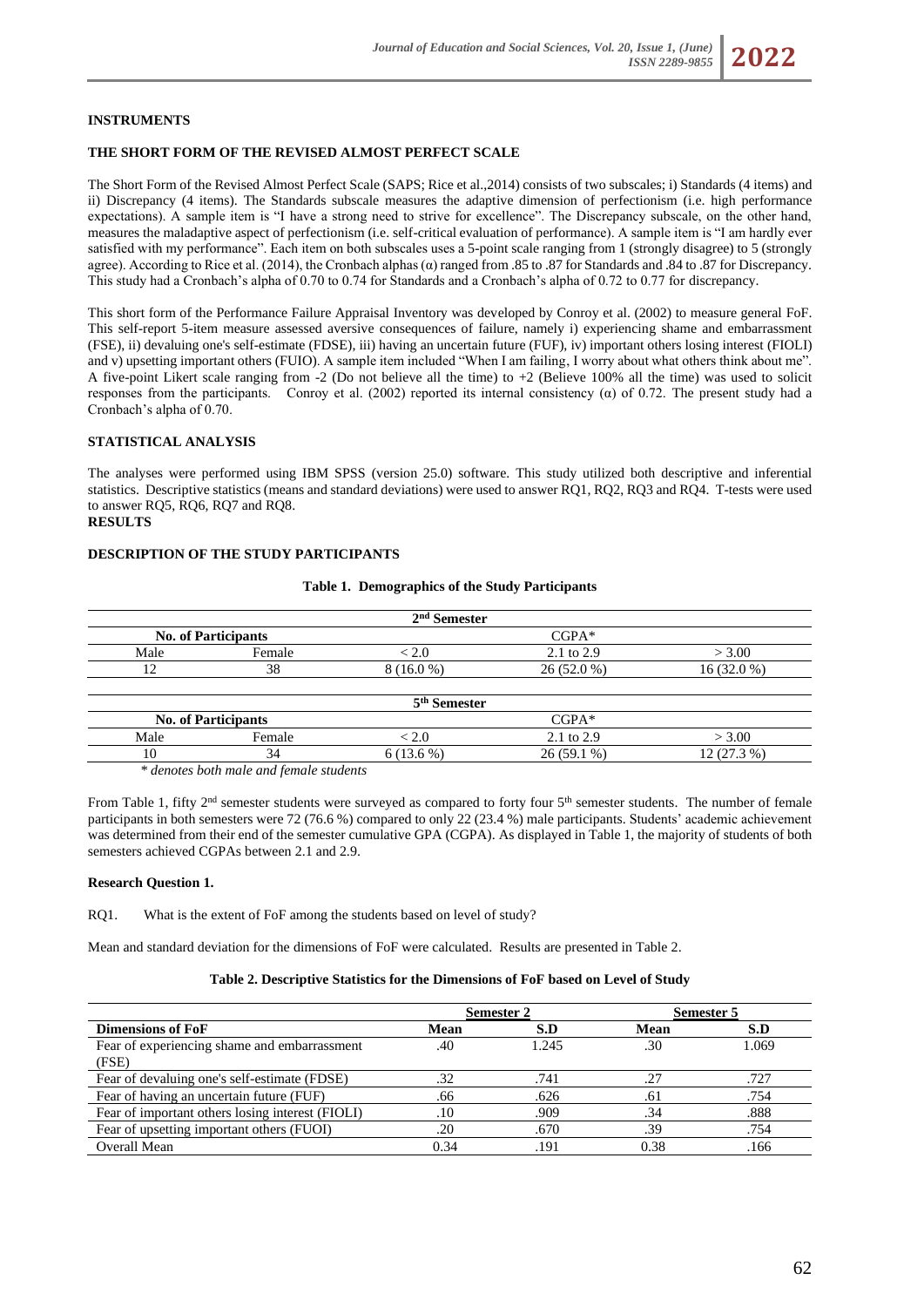Table 2 shows that  $2<sup>nd</sup>$  semester students had higher means for fear of experiencing shame and embarrassment (M = 0.40), fear of devaluing one's self-estimate ( $M = 0.32$ ) and fear of having an uncertain future ( $M = 0.66$ ) as compared to  $5<sup>th</sup>$  semester students. The latter had higher means for fear of important others losing interest  $(M = 0.34)$  and fear of upsetting important others (0.39). Overall, 5<sup>th</sup> semester students experienced higher FoF (M = 0.38) compared to 2<sup>nd</sup> semester students (M = 0.34).

### **Research Question 2**

RQ2. What is the extent of FoF among the students based on gender?

Mean and standard deviation for the dimensions of FoF were calculated. Results are presented in Table 3

#### **Table 3. Descriptive Statistics for the Dimensions of FoF based on Gender**

|                                                  |        | <b>Male</b> |      | Female |
|--------------------------------------------------|--------|-------------|------|--------|
| <b>Dimensions of FoF</b>                         | Mean   | S.D         | Mean | S.D    |
| Fear of experiencing shame and embarrassment     | .18    | 1.259       | .40  | 1.134  |
| (FSE)                                            |        |             |      |        |
| Fear of devaluing one's self-estimate (FDSE)     | $-.09$ | .610        | .31  | .959   |
| Fear of having an uncertain future (FUF)         | .41    | .590        | .26  | .769   |
| Fear of important others losing interest (FIOLI) | .32    | .716        | .28  | .716   |
| Fear of upsetting important others (FUOI)        | .68    | .716        | .63  | .680   |
| Overall Mean                                     | .30    | .134        | .38  | .189   |

From Table 3, male students had higher means in 3 dimensions of FoF i.e. fear of having an uncertain future  $(M = 0.41)$ , fear of important others losing interest ( $M = 0.32$ ) and fear of upsetting important others ( $M = 0.68$ ). Female students had higher means for the dimensions of fear of experiencing shame and embarrassment  $(M = 0.40)$  and fear of devaluing one's self-estimate  $(M = 0.40)$ 0.31). Overall, female students experienced higher FoF ( $M = 0.376$ ) compared to male students ( $M = 0.30$ ).

#### **Research Question 3**

RQ3. What is the extent of perceived perfectionism among the students based on level of study?

Mean and standard deviation for perceived perfectionism were calculated. Results are presented in Table 4.

Table 4. Descriptive Statistics for Perceived Perfectionism based on Level of Study

| r of Study<br>$_{\text{level}}$ | Mean                  | 13.L    |
|---------------------------------|-----------------------|---------|
| $\gamma$ nd                     | 2.72<br>ر ، ، ر       | 277<br> |
| 5th                             | $\sim$ $\sim$<br>J.J. | .366    |

Table 4 shows that  $2<sup>nd</sup>$  semester students had higher mean scores (M = 3.73) than 5<sup>th</sup> semester students (M = 3.35) for perceived perfectionism.

#### **Research Question 4.**

RQ4. What is the extent of perceived perfectionism among the students based on gender?

Mean and standard deviation for perceived perfectionism were calculated. Results are presented in Table 5

#### **Table 5. Descriptive Statistics for Perceived Perfectionism based on Gender**

| iender | Mean                         |                   |
|--------|------------------------------|-------------------|
| Male   | $\sim$ $\sim$ $\sim$<br>3.J8 | $\sim$ $-$<br>. ت |
| liam   | $\sim$ $-$<br>               |                   |

Table 5 shows that male students had higher mean scores ( $M = 3.58$ ) than female students ( $M = 3.55$ ) for perceived perfectionism.

### **Research Question 5**

RQ5. Is the difference in mean perceived FoF scores between levels of study statistically significant?

The independent variable of FoF was calculated for mean and standard deviation. T-test was then calculated to determine the significant differences between the two groups of students. Results are presented in Table 6.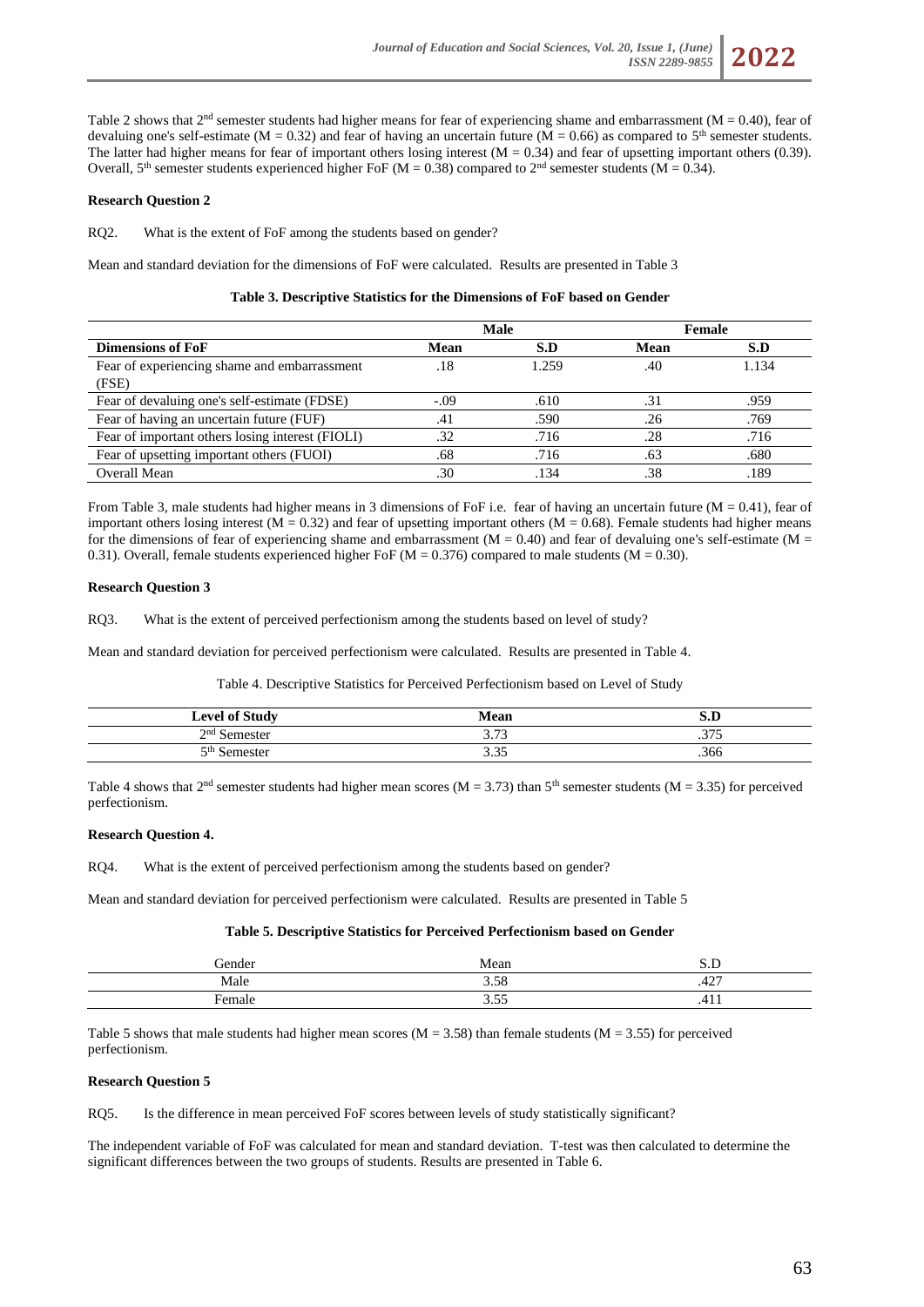## **Table 6. Descriptive and Inferential Statistics for FoF based on Level of Study**

| $C$ <sub>turn</sub><br><b>Exampled</b> in the <b>Parish of Street</b><br>-elem≏ i |    | Moor<br>гсан | αm<br>ЮL |                       | <b>Sig</b> |
|-----------------------------------------------------------------------------------|----|--------------|----------|-----------------------|------------|
| $\gamma$ nd<br>Namastar<br>-                                                      | эU | .336         | ۱O.      | $\sim$<br>$\sim$<br>. | 221<br>$-$ |
| اسادر                                                                             | 44 | 201<br>.901  | .166     |                       |            |

Table 6 shows that the mean score for FoF in  $2<sup>nd</sup>$  semester students (M = .336) was lower than the mean score for 5<sup>th</sup> semester students (M= .381).

A two sample t-test performed to compare perceived FoF levels between  $2<sup>nd</sup>$  semester students and  $5<sup>th</sup>$  semester students indicated that  $2<sup>nd</sup>$  semester student' scores (M = .336, SD = .191) did not differ significantly from  $5<sup>th</sup>$  semester students' scores (M = .382,  $SD = .166$ ; t (92) =  $-1.231$ , p = .221

#### **Research Question 6**

RQ6. Is the difference in mean perceived FoF scores between male and female students statistically significant?

The independent variable of FoF was calculated for mean and standard deviation. T-test was then calculated to determine the significant differences between the two group of students. Results are displayed in Table 7.

#### **Table 7. Descriptive and Inferential Statistics on Variable of Fear of Failure based on Gender**

| . Danviation<br>1dent.<br>. |    | Mean                                      | aт<br>ЮL                           |                 | $\sim$<br><b>S19</b> |
|-----------------------------|----|-------------------------------------------|------------------------------------|-----------------|----------------------|
| Male                        | JU | .300                                      | $\sim$ $\sim$<br>$\Delta$<br>−ت 1. | $-2.062$<br>- - | .044                 |
| –<br>$\sim$ $\sim$ $\sim$   |    | $\sim$<br>$\cdot$ $\cdot$ $\cdot$ $\cdot$ | .189                               |                 |                      |

A two sample t-test was performed to compare perceived FoF between male and female students. Table 7 shows that there was a significant difference in perceived FoF between male students ( $M = .300$ ,  $SD = .134$ ) and female students ( $M = .375$ ,  $SD = .189$ ); t  $(92) = -2.062$ ,  $p = .044$ 

#### **Research Question 7**

RQ7. Is the difference in mean perceived perfectionism scores between levels of study statistically significant?

The independent variable of perceived perfectionism was calculated for mean and standard deviation. T-test was then calculated to determine the significant differences between the two group of students. Results are displayed in Table 8.

#### **Table 8. Descriptive and Inferential Statistics on Variable of Perfectionism based on Level of Study**

| <b>Student Population</b> |    | Mean  | $\sim$<br>שפ |                 | Sig. |
|---------------------------|----|-------|--------------|-----------------|------|
| $\gamma$ nd<br>Semester   | 50 | 3.730 | 27r<br>      | 0.057<br>: ده.+ | .000 |
| Semester                  | 44 | 3.358 | .366         |                 |      |

Table 8 shows that the mean score for perfectionism in  $2^{nd}$  semester students (M =3.73) was higher than the mean score for  $5^{th}$ semester students (M= 3.358).

A two sample t-test analysis comparing  $2<sup>nd</sup>$  semester students' perceived perfectionism levels to  $5<sup>th</sup>$  semester students' perceived perfectionism levels indicated that the  $2<sup>nd</sup>$  semester students' scores (M = 3.730, SD = .375) did differ significantly from the  $5<sup>th</sup>$ semester students' scores ( $M = 3.358$ ,  $SD = .366$ ); t (92) = 4.853, p = .000

#### **Research Question 8**

RQ8. Is the difference in mean perceived perfectionism scores between male and female students statistically significant?

The independent variable of perfectionism was calculated for mean and standard deviation. T-test was then calculated to determine the significant differences between the two group of students. Results are displayed in Table 9.

#### **Table 9. Descriptive and Inferential Statistics on Variable of Perfectionism based on Gender**

| $7$ tudeni<br>$\mathbf{r}$<br><b>Llamulatior</b> |    | Mean          | <b>OD</b><br>ЮL       |      | $\sim$<br>~-<br>ЮB |
|--------------------------------------------------|----|---------------|-----------------------|------|--------------------|
| Male                                             | JU | 570<br>، ن. ب | $\sqrt{2}$<br>4<br>᠇᠘ | .306 | $\sim$<br>"<br>.   |
| -<br>Female                                      |    | 548<br>J.J+0  | . T 1 1               |      |                    |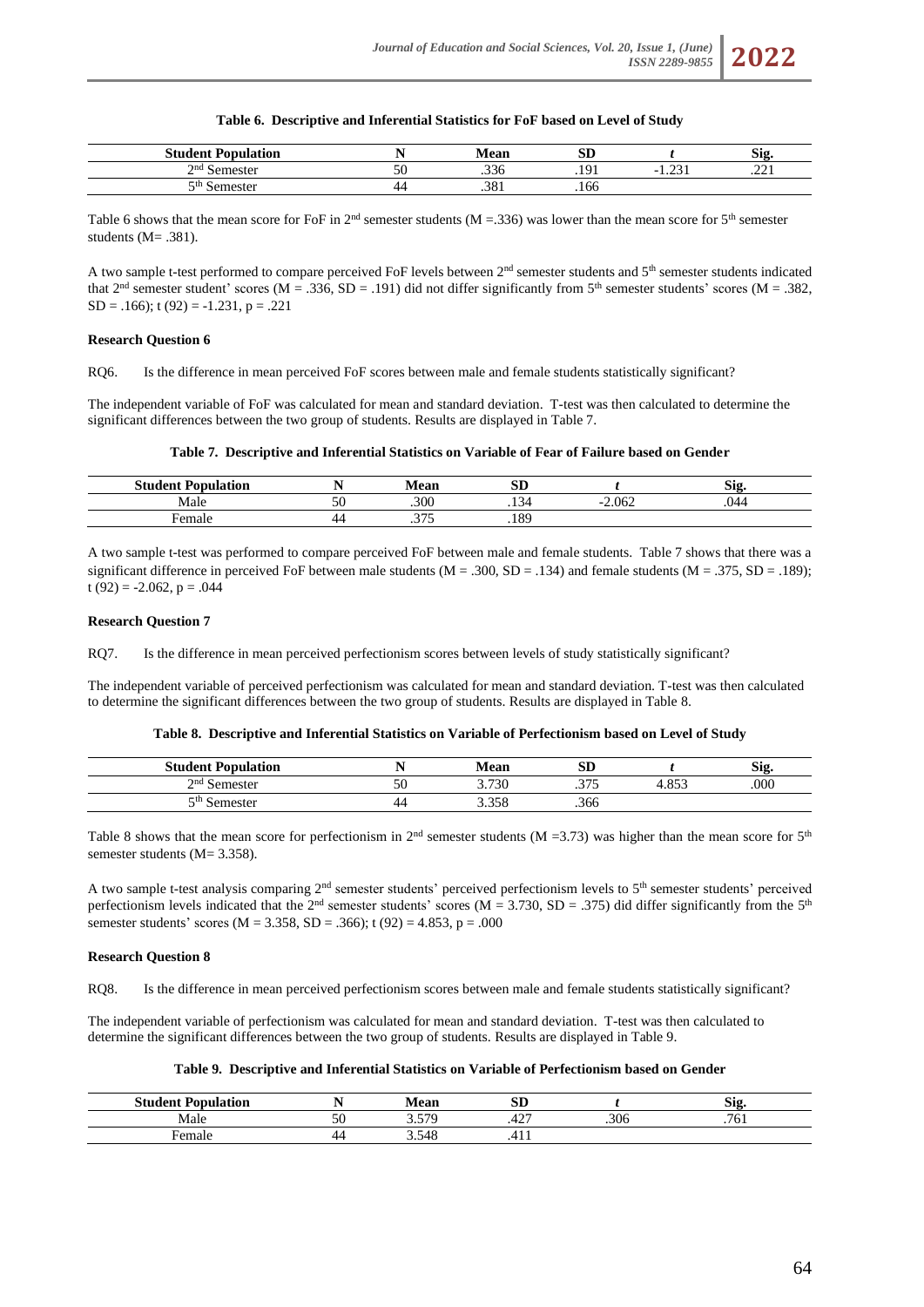

#### **DISCUSSION, CONCLUSIONS AND RECOMMENDATIONS**

The present study investigated Malaysian polytechnic business students' perception of FoF and perfectionism. Specifically, this study sought to determine if the variables FoF and perfectionism were significantly different between genders and levels of study. The results of this study indicated that the level of FoF of business students was moderate. Further inspection with reference to different levels of study indicated that 2<sup>nd</sup> semester students experienced higher FoF in the following subscales: FSE, FDSE and FUF. However, 5th semester students exhibited higher FoF for the other two dimensions: FIOLI and FUIO. These results mirrored those of a study by Alabduljabbar et al. (2022) where 3rd year medical students showed higher FSE and FDSE scores in comparison with 4<sup>th</sup> and 5<sup>th</sup> year students. This result is also in line with a study by Conroy et al. (2007) who found that age influenced FoF scores. Overall,  $5<sup>th</sup>$  semester students exhibited higher FoF in comparison to  $2<sup>nd</sup>$  semester students and one possible explanation on this higher mean FoF scores is that the latter has to cope with more challenging courses when compared with 2<sup>nd</sup> semester students. However, the mean scores of FoF between the two groups of students was not significantly different (Table 6).

When comparing FoF between genders, there was a significant difference in scores between male and female students (Table 7). Overall, female students experienced higher FoF compared to male students. Specifically, female students had higher means in 2 dimensions of FoF i.e. FSE and FDSE. This result supported previous findings by Reddy et al. (2018) and Nelson (2013) who found female university students scoring higher FoF in comparison to their male counterparts. The authors also discovered female students demonstrated higher scores on the subscales of FDSE and FSE. According to Ellison and Partridge (2012) and Thompson et al. (2008), females exhibited higher FDSE and FSE scores when appraising feelings of threat, guilt and self-criticism.

Some authors (e.g. Sherry et al., 2013) mentioned that previous studies did not show significant associations between levels of perfection and age and school level. In this study, the results show that 2<sup>nd</sup> semester students demonstrated higher scores compared to their seniors and the difference is significant (Table 8). This indicated that younger students' inclination towards being perfect is greater than that of older students. However, Lozano-Fernández et al. (2012) cautioned that this tendency to be perfect will diminish over time. Further investigation comparing perfectionism between genders reveals that male students exhibited higher perfectionism than their female counterparts. However the difference is not significant (Table 9). This supports previous findings of Stoeber & Stoeber (2009) who found no significant correlations between gender (and age) with the overall perfectionism scores across a sample of 107 students. This however contradicts the results of a study of 100 university students by Gawlik (2012) who discovered that females had higher scores in FoF and the difference was statistically significant.

In summary, the results of this study show that the levels of FoF and perfectionism among a sample of polytechnic business students were moderate. There was a significant difference in FoF scores between male and female students but not between levels of study. On perfectionism, there was a significant difference in scores between levels of study but not between genders. The present preliminary study has some limitations that could be improved in future studies. Firstly, the sample was small  $(N = 94)$  and unbalanced in terms of gender composition  $(f = 72, m = 22)$ . This was unintended because the majority of business students in polytechnics are females. To address this imbalance, future studies should include students from other academic programs such as engineering and hospitality. Bigger samples of study participants should also be considered so that the results are more representative of the student population. The impact of FoF and perfectionism on students' academic performance and well-being should also be investigated in future studies. The findings will be beneficial to the polytechnic educators and administrators in managing students who experience these two personality traits and putting in place intervention programs that help improve their academic performance.

## **REFERENCES**

Aderholt-Elliott, M. (1989). Perfectionism and Underachievement. *Gifted Child Today, 12*, 19-21.

- Akar, H., Doğan, Y.B., & Üstüner, M. (2018). The Relationships between Positive and Negative Perfectionisms, Self-Handicapping, Self-Efficacy and Academic Achievement. *European Journal of Contemporary Education, 7*(1), 7-20.
- Alabduljabbar, A., Almana, L., Almansour, A., Alshunaifi, A., Alobaid, N., Alothaim, N., & Shaik S.A. (2022). Assessment of Fear of Failure Among Medical Students at King Saud University. *Front. Psychol., 13,* 1-7.
- American Psychological Association. (2007). APA Dictionary of Psychology. Washington, DC: APA.
- Anoita, B.S., Sri Tiatri, & Permata Sari, M. (2020). The Relationship Between Fear of Failure and Student Academic Achievement with Procrastination as Mediating Variable. *Proceedings of the 2nd Tarumanagara International Conference on the Applications of Social Sciences and Humanities* (TICASH 2020.)
- Ashby, J. S. & Bruner, L. P. (2005). Multidimensional perfectionism and obsessive-compulsive behaviors. *Journal of College Counseling, 8*(1), 31-40.
- Bieling, P. J., Israeli, A., Smith, J., & Antony, M. M. (2003). Making the grade: The behavioral consequences of perfectionism in the classroom. *Personality and Individual Differences,35*, 163-178.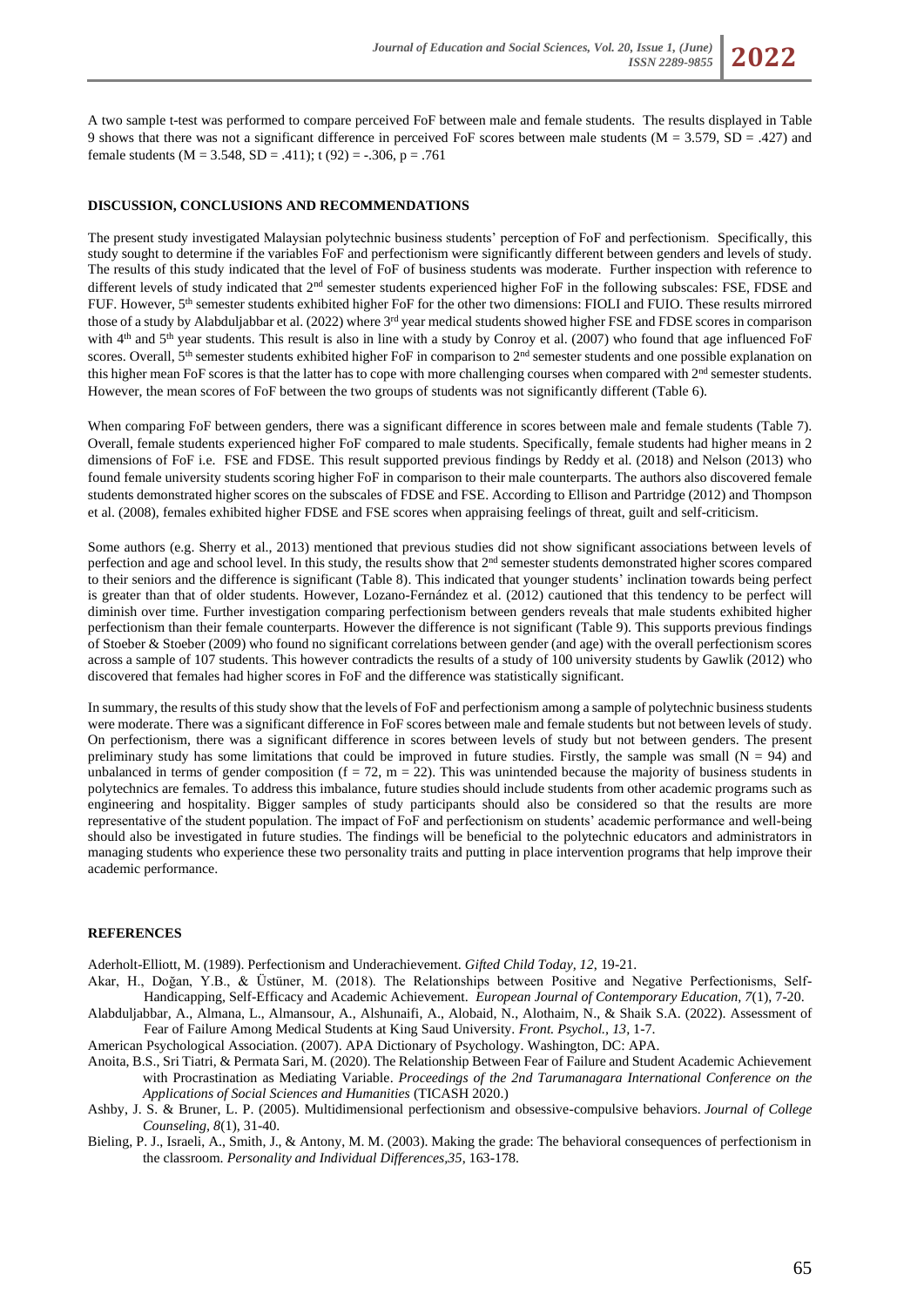- Burns, D.J. (2004). Anxiety at the Time of the Final Exam: Relationships with Expectations and Performance. *Journal of Education for Business, 80*(2), 119-124.
- Caraway, K., Tucker, C. M., Reinke, W. M., & Hall, C. (2003). Self‐efficacy, goal orientation, and fear of failure as predictors of school engagement in high school students. *Psychology in the Schools, 40*(4), 417-427.
- Chan, D. W. (2010). Healthy and unhealthy perfectionists among academically gifted Chinese students in Hong Kong: Do different classification schemes make a difference? *Roeper Review, 32*, 88-97
- Chang, E. C., & Rand, K. L. (2000). Perfectionism as a predictor of subsequent adjustment: Evidence for a specific diathesis-stress mechanism among college students. *Journal of Counseling Psychology, 47*, 129-137. Available from http://dx.doi.org/10.1037/0022-0167.47.1.129
- Comerchero, V., & Fortugno, D. (2013). Adaptive perfectionism, maladaptive perfectionism and statistics anxiety in graduate psychology students. *Psychology Learning and Teaching*, *12*(1), 4-11.
- Conroy, D. E., Kaye, M. P., & Fifer, A. M. (2007). Cognitive links between fear of failure and perfectionism. *Journal of Rational-Emotive & Cognitive-Behavior Therapy, 25*(4), 237-253.
- Conroy, D. E., Willow, J. P., & Metzler, J. N. (2002) Multidimensional fear of failure measurement: The Performance Failure Appraisal Inventory. *Journal of Applied Sport Psychology, 14*, 76-90.
- Conroy, D.E. (2003). Representational Models Associated with Fear of Failure in Adolescents and Young Adults. *Journal of Personality, 71*(5). 757-783.
- Conroy, D.E., Coatsworth, J.D., & Kaye, M.P. (2007). Consistency of Fear of Failure Score Meanings Among 8 to 18-Year-Old Female Athletes. *Educational and Psychological Measurement, 67*(2), 300–310.
- Covington, M.V., & Omelich, E., (1991). Need achievement revisited: verification of Atkinson's original 2x2 model. In C.D. Spielberg, I.G. Sarason, Z. Kulesar, & G.L. Heek (eds.). *Stress and Emotion: Anxiety, Anger, Curiosity* (pp. 85–105). New York, NY: Hemisphere.
- Curran, T., & Hill, A, P. (2017). Perfectionism is increasing over time: a meta-analysis of birth cohort differences from 1989 to 2016, *Psychol Bull*. *145*, 410–29.
- Dobos, B., Bettina, F.P., & Mellor, D. (2021). What makes university students perfectionists? The role of childhood trauma, emotional dysregulation, academic anxiety, and social support. *Scandinavian Journal of Psychology*, *62*, 443–447.
- Elliot, A., & Thrash, T. (2004). The Intergenerational Transmission of Fear of Failure. *Personality & Social Psychology Bulletin, 30,* 957-971.
- Ellison, J., & Partridge, J. A. (2012). Relationships between shame-coping, fear of failure, and perfectionism in college athletes. *Journal of Sport Behavior, 35*(1), 19-39.
- Enns, M. W., Cox, B. J., Sareen, J., & Freeman, P. (2001). Adaptive and maladaptive perfectionism in medical students: A longitudinal investigation. *Medical Education, 35*, 1034-1042.
- Entwistle, N. J. (1988). Motivational Factors in Students' Approaches to Learning. In R. R. Schmeck, (eds), *Learning Strategies and Learning Styles*. *Perspectives on Individual Differences*. Boston, MA: Springer.
- Entwistle, N. J., & Ramsden, P. (1983). *Understanding Student Learning*. London: Croom Helm.
- Fitrianda, A. & Amna, Z. (2019). The Difference of Fear of Failure on Undergraduate Students of Engineering Faculty based on Gender. *Proceedings of the 1st International Conference on Psychology* (ICPsy 2019).
- Flett, G. L., & Hewitt, P. L. (2016). Still measuring perfectionism after all these years: Reflections and an introduction to the special issue on advances in the assessment of perfectionism. *Journal of Psychoeducational Assessment, 34*(7), 615-619.
- Flett, G. L., Hewitt, P. L., & Dyck, D. G. (1989). Self-oriented perfectionism, neuroticism and anxiety. *Personality and Individual Differences, 10*, 731-35
- Flett, G.L., Sawatzky, D.L. & Hewitt, P.L. (1995). Dimensions of perfectionism and goal commitment: A further comparison of two perfectionism measures. *Journal of Psychopathology and Behavioral Assessment, 17*(2), 111-124.
- Frost, R. O., Marten, P., Lahart, C., & Rosenblate, R. (1990). The dimensions of perfectionism. *Cognitive Therapy and Research, 14*, 449-468.
- Gawlik, M.E. (2012). Variables Related to Perfectionism. *Scholars.18.* Available from https://www.mckendree.edu/academics/scholars/issue18/gawlik.htm
- Ghosh, R., & Roy, S. (2017). Relating multidimensional perfectionism and academic procrastination among Indian university students: Is there any gender divide? *Gender in Management*. *32*(8*),* 518-534.
- Golden C. (1988). I know this is stupid, but…: Or, some thoughts on why female students fear failure and not success. *Women & Therapy, 6*, 41-49.
- Grzegorek, J. L., Slaney, R. B., Franze, S., & Rice, K. G. (2004). Self-criticism, dependency, self-esteem, and grade point average satisfaction among clusters of perfectionists and nonperfectionists. *Journal of Counseling Psychology, 51*, 192-200.
- Hewitt, P. L., & Flett, G. L. (1991). Perfectionism in the self and social contexts: Conceptualization, assessment, and association with psychopathology. *Journal of Personality and Social Psychology, 60*, 456-470.
- Hicks, R. E., & Meng Yao Wu, F. (2015). Psychological capital as mediator between adaptive perfectionism and academic procrastination. *Journal of Psychology, 2*, 34-40.
- Hill, A. P., & Curran, T. (2016). Multidimensional perfectionism and burnout: A Meta-analysis*. Personality and Social Psychology Review, 20*, 269–288.
- Kumaraswamy, N. (2013). Academic stress, anxiety and depression among college students- A brief review introduction. *International Review of Social Sciences and Humanities, 5*(1), 135–143.
- Leland, D. S., Goodman, J.A., Loew, S. T., Rolefson, K. A., Lockington, R. J., Yonker, A. M., Moe, S. M., & Becker, S. J. (2017). *Predictors of Clinical Perfectionism: Anxiety, Depression, and Fear of Failure*. Available from https://minds.wisconsin.edu/bitstream/handle/1793/77406/LoewSpr17.pdf?sequence=1&isAllowed=y
- Li, Z., & Qiu, Z. (2018). How does family background affect children's educational achievement? Evidence from Contemporary China*. J. Chin. Sociol. 5*(13), 1-21.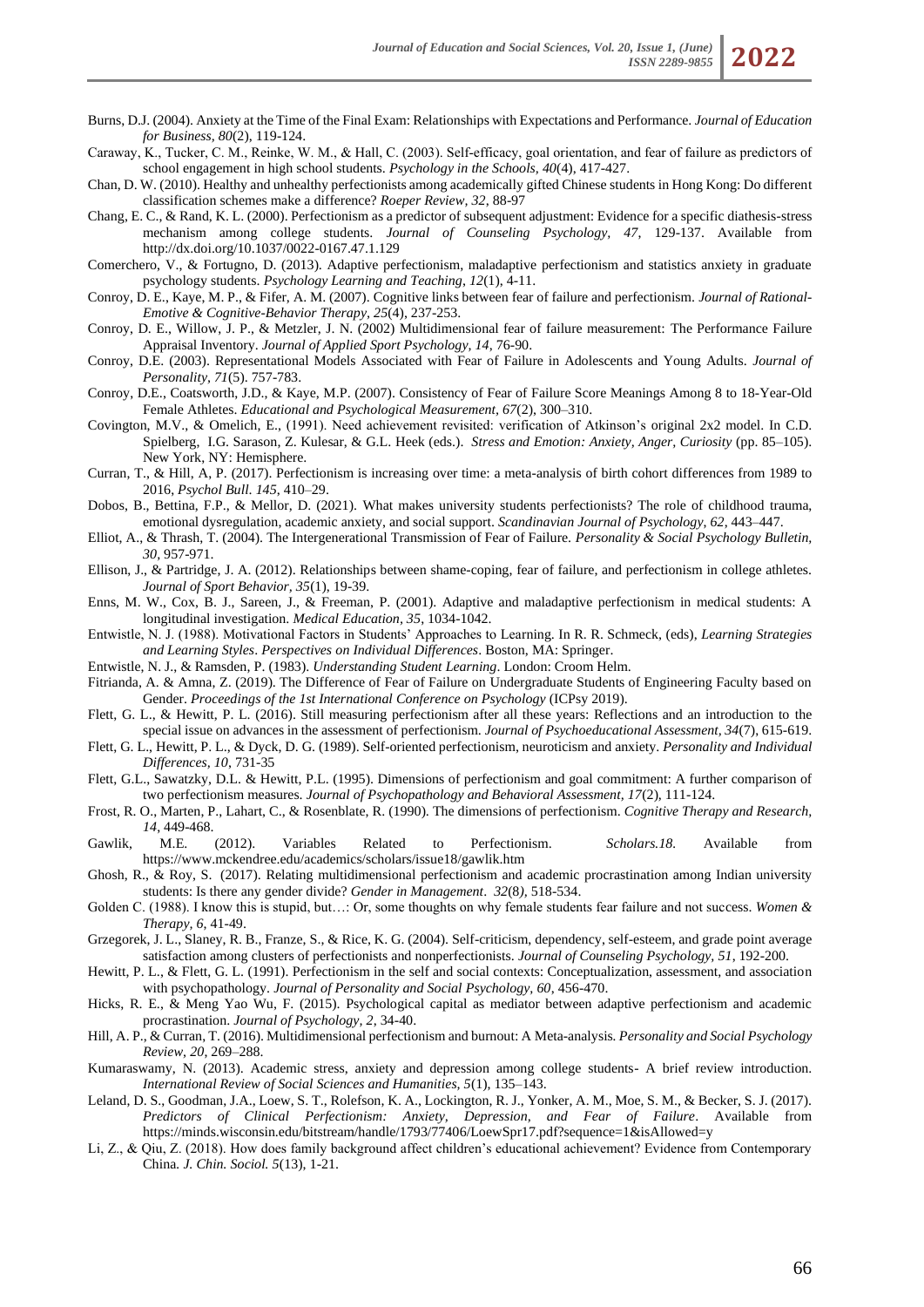- Lozano-Fernández, L.M., García-Cueto, E., Martín-Vázquez, M., & Lozano-González, L. (2012). Development and validation of the Child Perfectionism Inventory (IPI). *Psicothema, 24*, 149–155.
- Macsinga, I., & Dobrița, O. (2010). More Educated, Less Irrational: Gender and Educational Differences in Perfectionism and Irrationality. *Romanian Journal of Applied Psychology, 12*(2), 79-85.
- Martin, J. L. (2006). Relations between adaptive and maladaptive perfectionism, stress, and psychological adjustment. *The Sciences and Engineering*, 66(7), 3989-3989.
- McCreary, B. T., Joiner, T. E., Schmidt, N. B., & Ialongo, N. S. (2004). The structure and correlates of perfectionism in African American children. *Journal of Clinical Child and Adolescent Psychology, 33*, 313-324.
- McGregor, H.A. (2003). The shame of failure: exploring the relationship between fear of failure and shame. [Unpublished doctoral dissertation]. University of Rochester.
- McGregor, H., & Elliot, A. J. (2005). The shame of failure: Examining the link between fear of failure and shame. *Personality and Social Psychology Bulletin, 31*(2), 218-231
- Ministry of Higher Education (MOHE, 2020). Available from https://www.mohe.gov.my/muat-turun/statistik/2020/492-statistikpendidikan-tinggi-2020-03-bab-1-makro-institusi-pendidikan-tinggi/file
- Moores Stuart, E. (2013). *The Relation of Fear, Procrastination and Self-Efficacy to Academic Success in College for First and Non First Generation Students in a Private Non-Selective Institution* [Unpublished doctoral dissertation]. The University of Alabama.
- Nakhla (2019). *The Relationship between Fear of Failure, Academic Motivation and Student Engagement in Higher Education: A General Linear Model*. [Unpublished doctoral dissertation]. Lancaster University, UK.
- Nelson, K.L, Newman, D.N., McDaniel, J.R., & Buboltz, W.C. (2013). Gender Differences in Fear of Failure amongst Engineering Students. *International Journal of Humanities and Social Science, 3*(16), 10-16.
- Onyekuru, .U., & Ibegbunam, J.O. (2014). Relationship Among Test Anxiety, Locus of Control and Academic Achievement among College Students. *European Scientific Journal, 10*(13), 387-401.
- Pantziara, M., & Philippou, G. N. (2015). Students' motivation in the mathematics classroom. Revealing causes and consequences. *International Journal of Science and Mathematics Education, 13*(2), 385-411.
- Reddy, K.J, Menon, K.R., & Thattil, A (2018). Academic Stress and its Sources among University Students. *Biomed Pharmacol J. 11*(1), 531-537.
- Rice, K. G., Choi, C.C., Zhang, Y., Morero, Y. I., & Anderson D. (2012). Self-critical perfectionism, acculturative stress, and depression among international students. *Couns. Psychol., 40,* 575–600.
- Rice, K. G., & Slaney, R. B. (2002). Clusters of perfectionists: Two studies of emotional adjustment and academic achievement. *Measurement and Evaluation in Counseling and Development, 35*, 35-48.
- Rice, K.G, Richardson, C.M.E & Tueller, T. (2014) The Short Form of the Revised Almost Perfect Scale, *Journal of Personality Assessment, 96*(3), 368-379.
- Roohafza, H., Afshar, H., Sadeghi, M., Soleymani, B., Saadaty, A., Matinpour, M., & Asadollahi, G. (2010). The relationship between perfectionism and academic achievement, depression and anxiety. *Iranian Journal of Psychiatry and Behavioural Sciences, 4*(2), 31- 36.
- Sagar, S.S, Boardley, I.D., & Kavussanu, M. (2011). Fear of failure and student athletes' interpersonal antisocial behaviour in education and sport. *Br J Educ Psychol. 81*(3), 391-408.
- Sagar, S. S., & Stoeber, J. (2009). Perfectionism, fear of failure, and affective responses to success and failure: The central role of fear of experiencing shame and embarrassment. *Journal of Sport & Exercise Psychology*, 31(5), 602-627.
- Sand, L., Bøe, T., Shafran, R., Stormark, K.M. & Hysing, M. (2021). Perfectionism in Adolescence: Associations with Gender, Age, and Socioeconomic Status in a Norwegian Sample. *Front. Public Health, 9*,1-9.
- Shaver, P. (1976). Questions concerning fear of success and its conceptual relatives. *Sex Role, 2*(3), 305–320.
- Sherry, S.B., MacKinnon, A.L., Fossum, K. L., Antony, M.M., Stewart, S.H., Sherry, D.L., Nealis, L.J., & Mushquash, A.R. (2013). Perfectionism, discrepancies, and depression: Testing the perfectionism social disconnection model in a shortterm, four-wave longitudinal study. *Personal. Individ. Differ*. *54,* 692–697.
- Silverman, L. K. (2007). Perfectionism: The crucible of giftedness. *Gifted Education International, 23*(3), 233-245.
- Slaney, R.B., Rice, K.G., Mobley, M., Trippi, J., & Ashby, J. S. (2001). The revised almost perfect scale. *Measurement and Evaluation in Counseling and Development, 34*(3), 130.
- Stoeber, J., & Otto, K. (2006). Positive conceptions of perfectionism: Approaches, evidence, challenges. *Personality and Social Psychology Review, 10*, 295-319.
- Stoeber, J., & Rambow, A. (2007). Perfectionism in adolescent school students: Relations with motivation, achievement, and wellbeing. *Personality and İndividual Differences, 42*(7), 1379-1389.
- Stoeber, J., & Stoeber, F.S (2009). Domains of perfectionism: Prevalence and relationships with perfectionism, gender, age, and satisfaction with life. *Personality and Individual Differences, 46*, 530–535
- Stoeber, J., Feast, A. R., & Hayward, J. A. (2009). Self-oriented and socially prescribed perfectionism: Differential relationships with intrinsic and extrinsic motivation and test anxiety. *Personality and Individual Differences, 47*, 423-428.
- Stuewig, J., Tangney, J. P., Heigel, C., Harty, L., & McCloskey, L. A. (2010). Shaming, blaming, and maiming: Functional links among the moral emotions, externalization of blame, and aggression. *Journal of Research in Personality, 44*, 91-102.
- Sunkarapalli, G. & Agarwal, T. (2017). Fear of Failure and Perfectionism in Young Adults: *The International Journal of Indian Psychology*, *4*(3), 92-106.
- Tan, J.S.T. (2022) Hiding Behind the "Perfect" Mask: A phenomenological Study of Filipino University Students' Lived Experiences of Perfectionism. *International Journal of Qualitative Studies on Health and Well-being, 17*, 1-20.
- Thompson, T., Sharp, J., & Alexander, J. (2008). Assessing the psychometric properties of a scenario-based measure of achievement guilt and shame. *Educ. Psychol. 28*, 373–395.
- Verner-Filion, J., & Gaudreau, P. (2010). From perfectionism to academic adjustment: The mediating role of achievement goals. *Pers. Individ. Differ. 49,* 181–186.